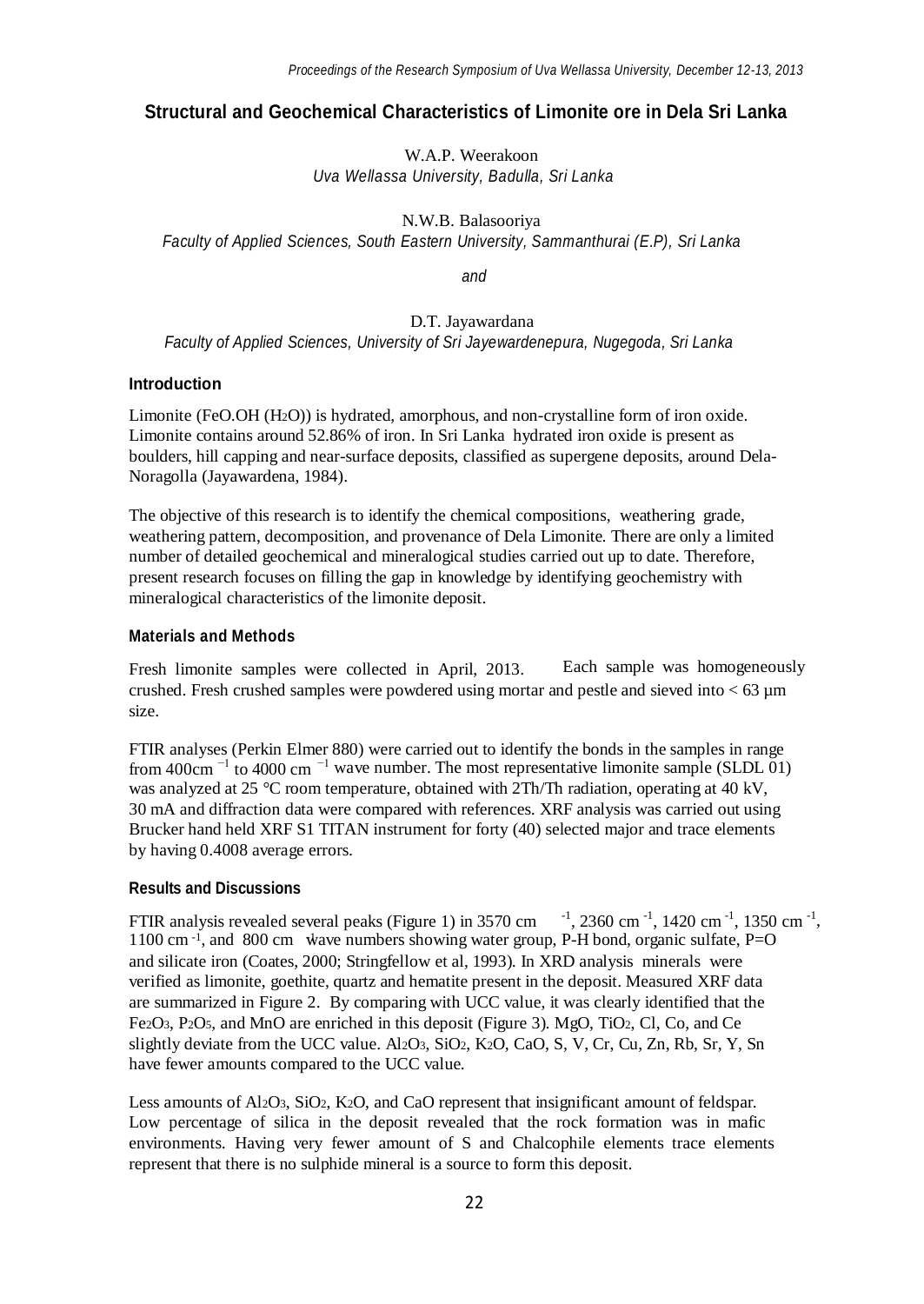Geochemically Ce, and Y are the traces, which were representing formation of apatite as a heavy mineral. By enrichment of P2O5, and fewer amount of Ca, Cl, OH, Ce and Y indicated that the apatite was present as a gangue mineral in this deposit.

#### **Conclusions**

The deposit is enriched with Fe2O3, MnO, and P2O5. Silica, S, trace elements and Chalcophile element were depleted in the deposit. P2O<sup>5</sup> is present as apatite; a gangue mineral. High amount of the weathering and digestion occurred due to the climate condition of the area. Acidic environment has increased the weathering and digestion process. When the digestions happen limonite was transformed into laterite by leaching out other elements inside the deposit. The initial rock formation was in mafic or ultramafic source environments.



Figure 1. Analysed FTIR graphs of the limonite samples using Origin labfor SLDL 01, SLDL 08, SLNG 03, and SLNG 06



Figure 2. Measured mean XRF data in logarithm scale.